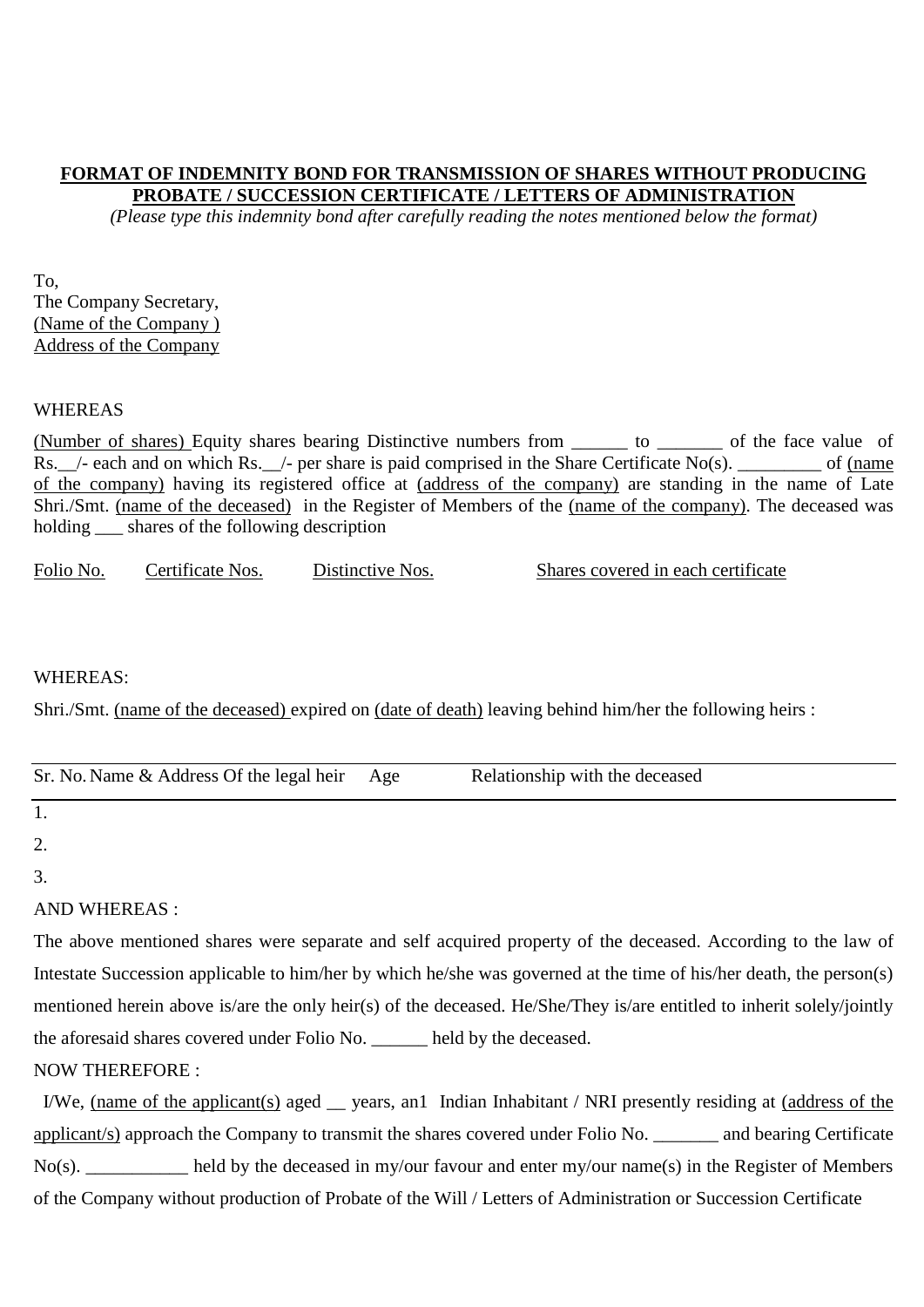from the Court of competent jurisdiction. In consideration of the Company having agreed to transmit and register the aforesaid shares in my/our name on my/our executing a bond in favour of the Company.

Upon the Company transmitting and registering the shares held by the deceased, I/We the undersigned applicant(s) hereunder for myself/ourselves, my/our heirs, executors, administrators and assigns do hereby jointly and severally covenant with the Company, its successors and assigns and agree and undertake at all times save, defend and to indemnify and keep indemnified the Company, its successors and assigns its estate and effects, and its directors, manager, secretary and shareholders and their heirs, executors and assigns from and against all actions, suits, proceedings, accounts, claims and demands whatsoever for or on account of the said shares or dividends or any part thereof or otherwise in connection with the same, and from and against all losses, costs, claims, actions, demands, risks, charges, expenses, damages and losses arising in any manner howsoever.

IN WITNESS WHEREOF I/We, the applicant(s) herein has/have signed and set my/our hands on this \_\_\_\_ day of \_\_\_\_\_\_\_ 20....

| Name and address of the Applicant(s)                                  | Signature of the Applicant(s) |
|-----------------------------------------------------------------------|-------------------------------|
| 1.                                                                    |                               |
| 2.                                                                    |                               |
| 3.                                                                    | 3.                            |
| $\mathbf{r}$<br>$\mathbf{1}$ $\mathbf{1}$ $\mathbf{1}$<br>$C = T + T$ |                               |

| Name and address of Witness | Signature |
|-----------------------------|-----------|
|                             |           |

Signature of the Witness

Place ;

Date: